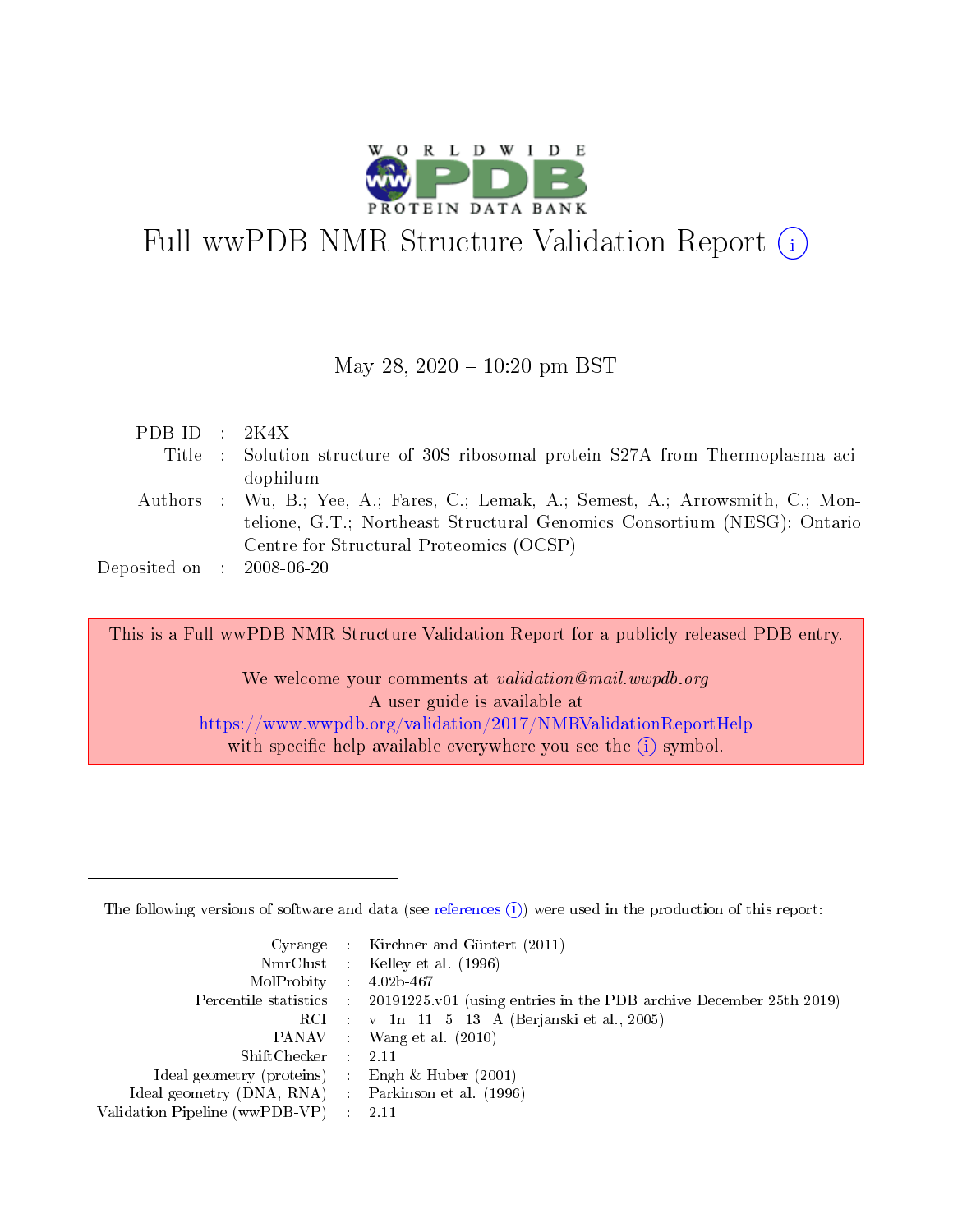# 1 [O](https://www.wwpdb.org/validation/2017/NMRValidationReportHelp#overall_quality)verall quality at a glance (i)

The following experimental techniques were used to determine the structure: SOLUTION NMR

The overall completeness of chemical shifts assignment is 83%.

Percentile scores (ranging between 0-100) for global validation metrics of the entry are shown in the following graphic. The table shows the number of entries on which the scores are based.



Sidechain outliers  $\vert$  154315 11428

The table below summarises the geometric issues observed across the polymeric chains and their fit to the experimental data. The red, orange, yellow and green segments indicate the fraction of residues that contain outliers for  $>=3, 2, 1$  and 0 types of geometric quality criteria. A cyan segment indicates the fraction of residues that are not part of the well-defined cores, and a grey segment represents the fraction of residues that are not modelled. The numeric value for each fraction is indicated below the corresponding segment, with a dot representing fractions  $\epsilon = 5\%$ 

| Mol | Chain | Length                     | Quality of chain |    |     |
|-----|-------|----------------------------|------------------|----|-----|
|     |       | $\sim$ $\sim$<br>n r<br>ಀಀ | 45%              | 7% | 47% |

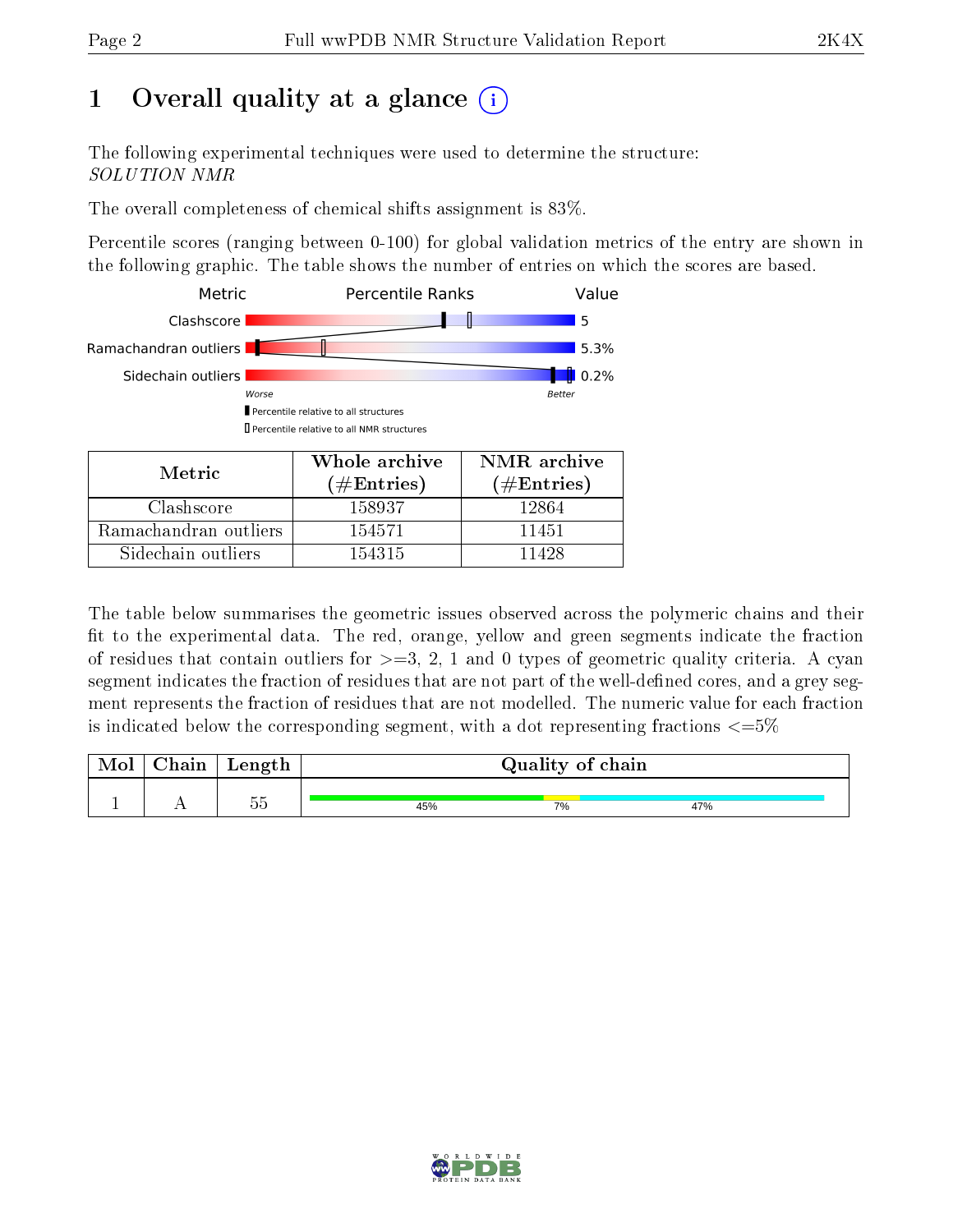# 2 Ensemble composition and analysis  $(i)$

This entry contains 20 models. Model 5 is the overall representative, medoid model (most similar to other models). The authors have identified model 1 as representative, based on the following criterion: lowest energy.

The following residues are included in the computation of the global validation metrics.

| Well-defined (core) protein residues |                                                                                                               |  |  |  |  |  |
|--------------------------------------|---------------------------------------------------------------------------------------------------------------|--|--|--|--|--|
|                                      | Backbone RMSD $(A)$   Medoid model  <br>$\overline{a}$ Well-defined core $\overline{a}$ Residue range (total) |  |  |  |  |  |
|                                      | $A:20-A:48(29)$                                                                                               |  |  |  |  |  |

Ill-defined regions of proteins are excluded from the global statistics.

Ligands and non-protein polymers are included in the analysis.

The models can be grouped into 2 clusters and 1 single-model cluster was found.

| Cluster number        | Models                                                    |
|-----------------------|-----------------------------------------------------------|
|                       | $1, 2, 4, 5, 6, 7, 8, 9, 10, 11, 12, 13, 15, 16, 17, 18,$ |
|                       |                                                           |
| Single-model clusters |                                                           |

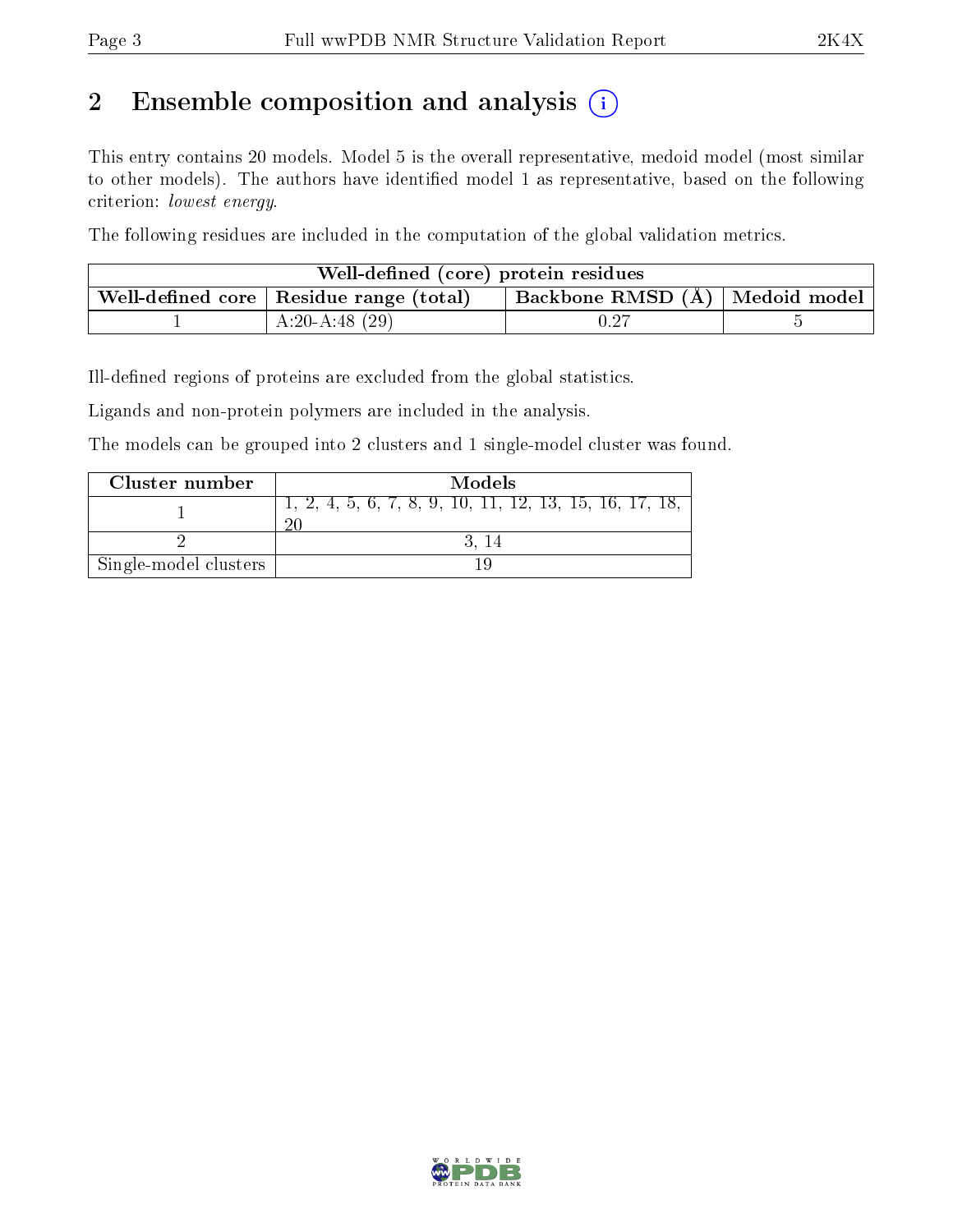# 3 Entry composition (i)

There are 2 unique types of molecules in this entry. The entry contains 899 atoms, of which 452 are hydrogens and 0 are deuteriums.

Molecule 1 is a protein called 30S ribosomal protein S27ae.

| Mol | Chain | Residues   | Atoms  |     |     |    | Trace |  |  |
|-----|-------|------------|--------|-----|-----|----|-------|--|--|
|     |       | $ -$<br>hh | l'otal |     | H   |    |       |  |  |
|     |       | ⊍ປ         | 898    | 279 | 452 | 86 | 76    |  |  |

Molecule 2 is ZINC ION (three-letter code: ZN) (formula: Zn).

|  | $Mol$   Chain   Residues | Atoms |
|--|--------------------------|-------|
|  |                          | Total |
|  |                          |       |

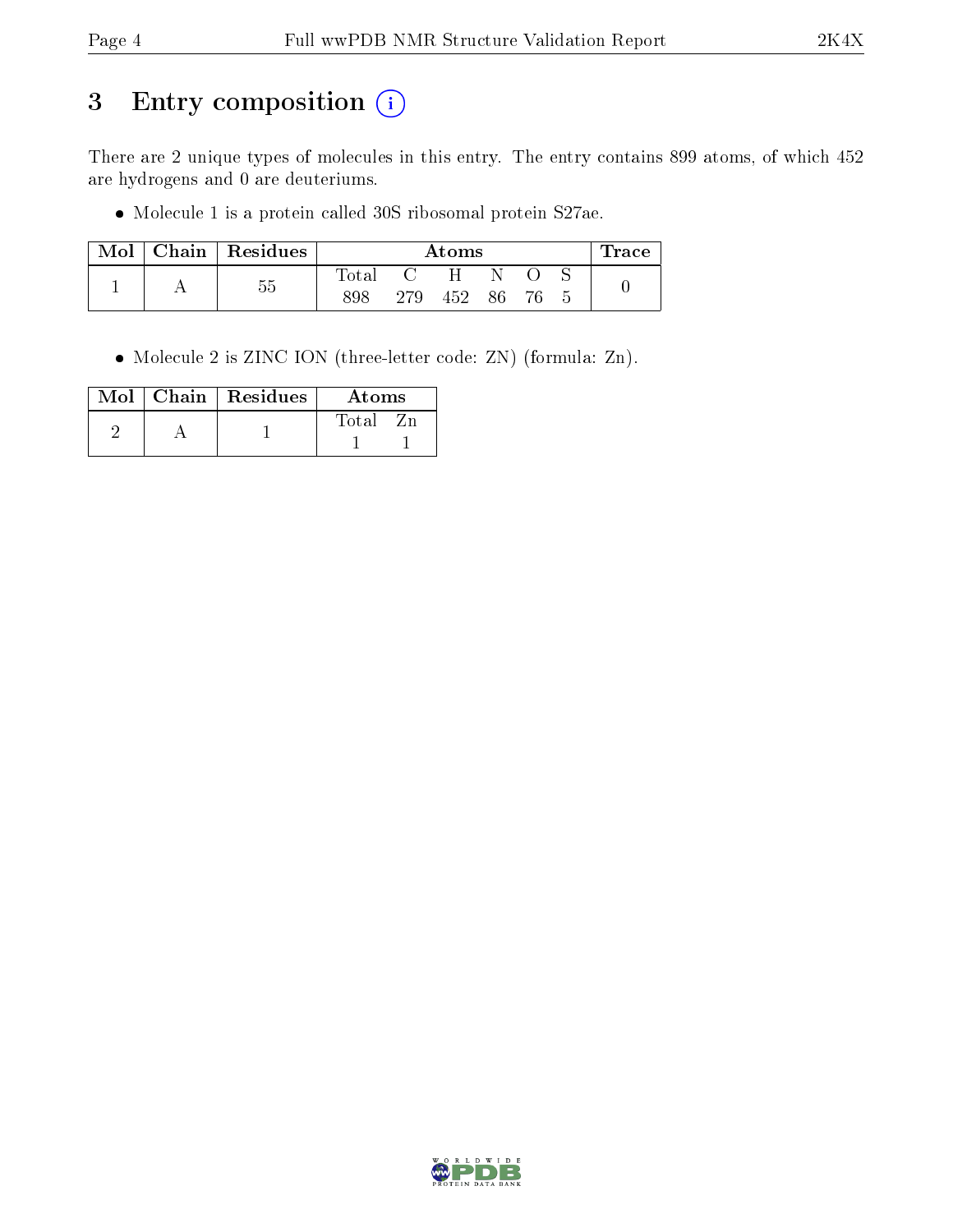# 4 Residue-property plots  $\binom{1}{1}$

# <span id="page-4-0"></span>4.1 Average score per residue in the NMR ensemble

These plots are provided for all protein, RNA and DNA chains in the entry. The first graphic is the same as shown in the summary in section 1 of this report. The second graphic shows the sequence where residues are colour-coded according to the number of geometric quality criteria for which they contain at least one outlier: green  $= 0$ , yellow  $= 1$ , orange  $= 2$  and red  $= 3$  or more. Stretches of 2 or more consecutive residues without any outliers are shown as green connectors. Residues which are classified as ill-defined in the NMR ensemble, are shown in cyan with an underline colour-coded according to the previous scheme. Residues which were present in the experimental sample, but not modelled in the final structure are shown in grey.

• Molecule 1: 30S ribosomal protein S27ae



# 4.2 Scores per residue for each member of the ensemble

Colouring as in section [4.1](#page-4-0) above.

## 4.2.1 Score per residue for model 1

• Molecule 1: 30S ribosomal protein S27ae



## 4.2.2 Score per residue for model 2



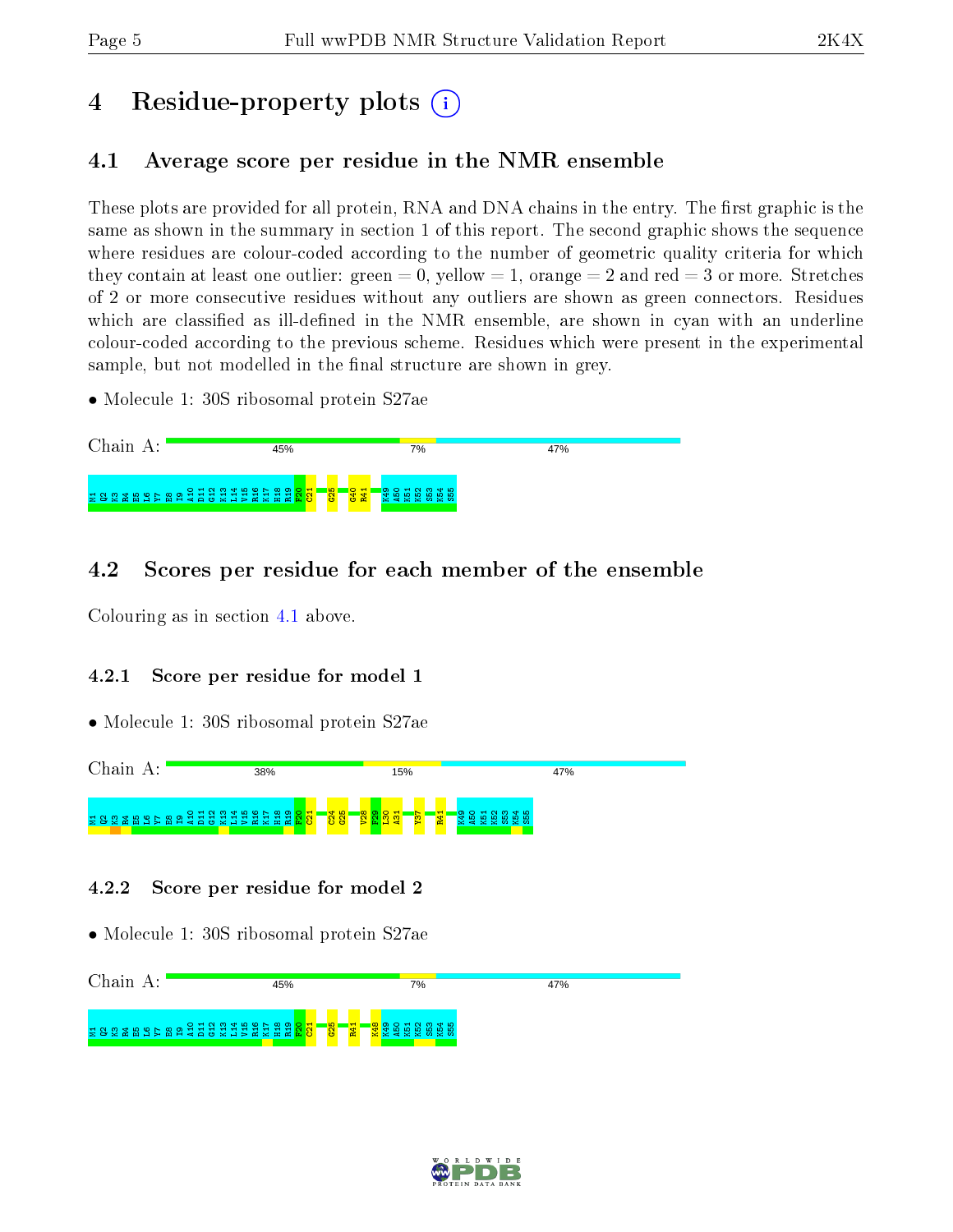#### 4.2.3 Score per residue for model 3

• Molecule 1: 30S ribosomal protein S27ae



#### 4.2.4 Score per residue for model 4

• Molecule 1: 30S ribosomal protein S27ae



## 4.2.5 Score per residue for model 5 (medoid)

• Molecule 1: 30S ribosomal protein S27ae

| Chain                  | 49%                                                                                | 47% |
|------------------------|------------------------------------------------------------------------------------|-----|
| 2882889588228333332828 | <mark>"용용"</mark><br><mark>영양</mark><br>הו וה<br>ക<br>-10<br>$4 \times 0 \times 0$ |     |

#### 4.2.6 Score per residue for model 6

| Chain A:                                          | 49%                                                        |    | 47% |
|---------------------------------------------------|------------------------------------------------------------|----|-----|
|                                                   | $\frac{1}{2}$<br><b>1990 RD</b><br>1990 RD 8<br><b>R41</b> |    |     |
| 4.2.7                                             | Score per residue for model 7                              |    |     |
| • Molecule 1: 30S ribosomal protein S27ae         |                                                            |    |     |
| Chain A:                                          | 45%                                                        | 7% | 47% |
| E 88 E 88 E 5 8 8 2 2 3 3 2 3 2 2 2 2 2 2 2 2 3 4 | <mark>ig</mark><br><mark>용료</mark><br>gB<br>္တ             | 15 |     |

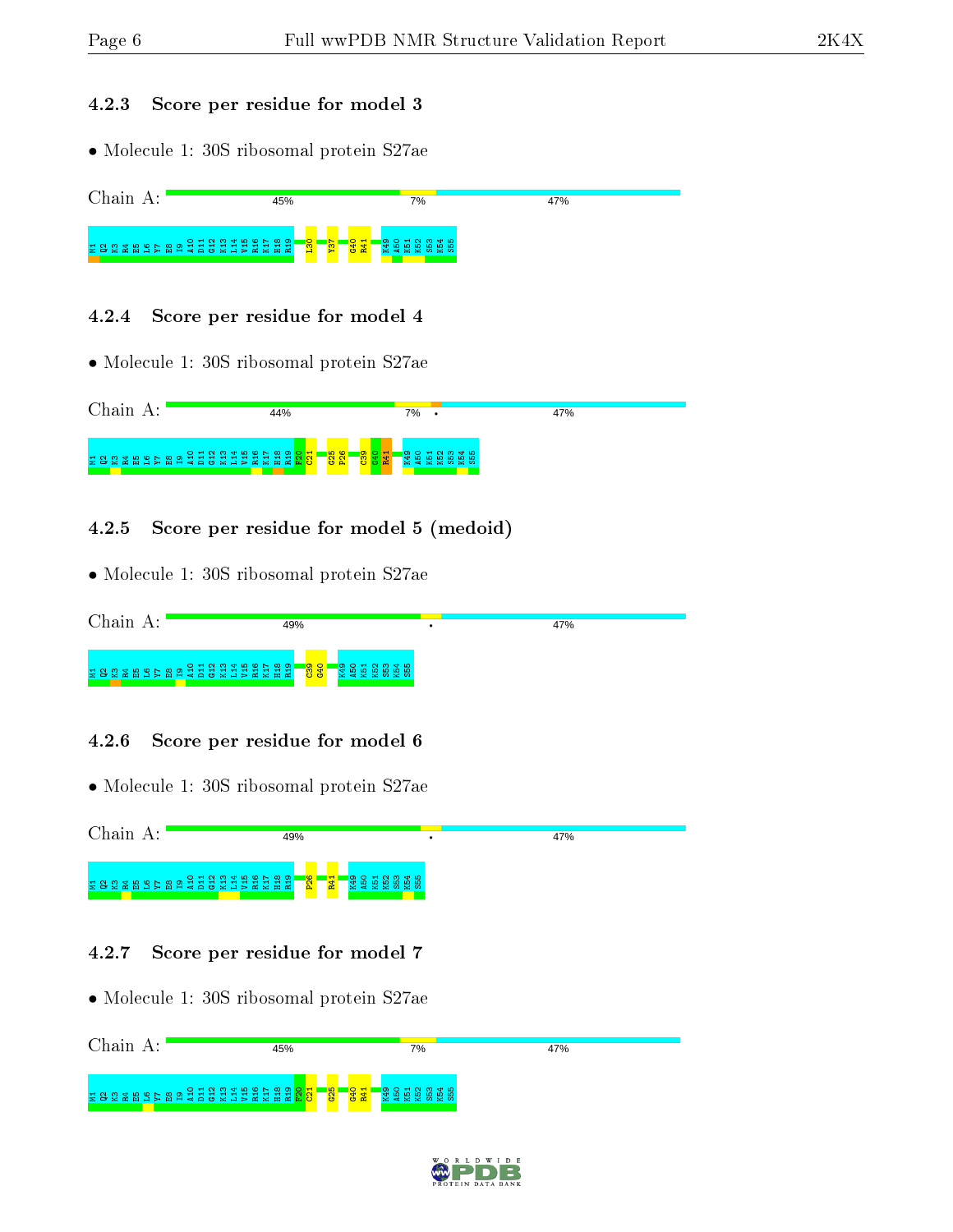#### 4.2.8 Score per residue for model 8

• Molecule 1: 30S ribosomal protein S27ae



#### 4.2.9 Score per residue for model 9

• Molecule 1: 30S ribosomal protein S27ae



#### 4.2.10 Score per residue for model 10

• Molecule 1: 30S ribosomal protein S27ae

| Chain                                                                | 38% | 15%                                                                                         | 47%   |
|----------------------------------------------------------------------|-----|---------------------------------------------------------------------------------------------|-------|
| E 8 & # B \$ } & \$ £ £ £ £ # £ # £ £ # # <mark>&amp; &amp; !</mark> |     | <mark>⊺ ۳ ن ۵ ن ⊢ ۵</mark><br>$\frac{8}{3}$<br>$\frac{1}{2}$<br>6 es<br>$\circ$<br>$\alpha$ | se no |

#### 4.2.11 Score per residue for model 11

• Molecule 1: 30S ribosomal protein S27ae



#### 4.2.12 Score per residue for model 12

| Chain A: | 49%                                            |     | 47% |
|----------|------------------------------------------------|-----|-----|
|          | E80 E89 E89 E8 0 2 3 3 3 3 3 3 3 3 3 3 8 9 8 1 | 965 |     |

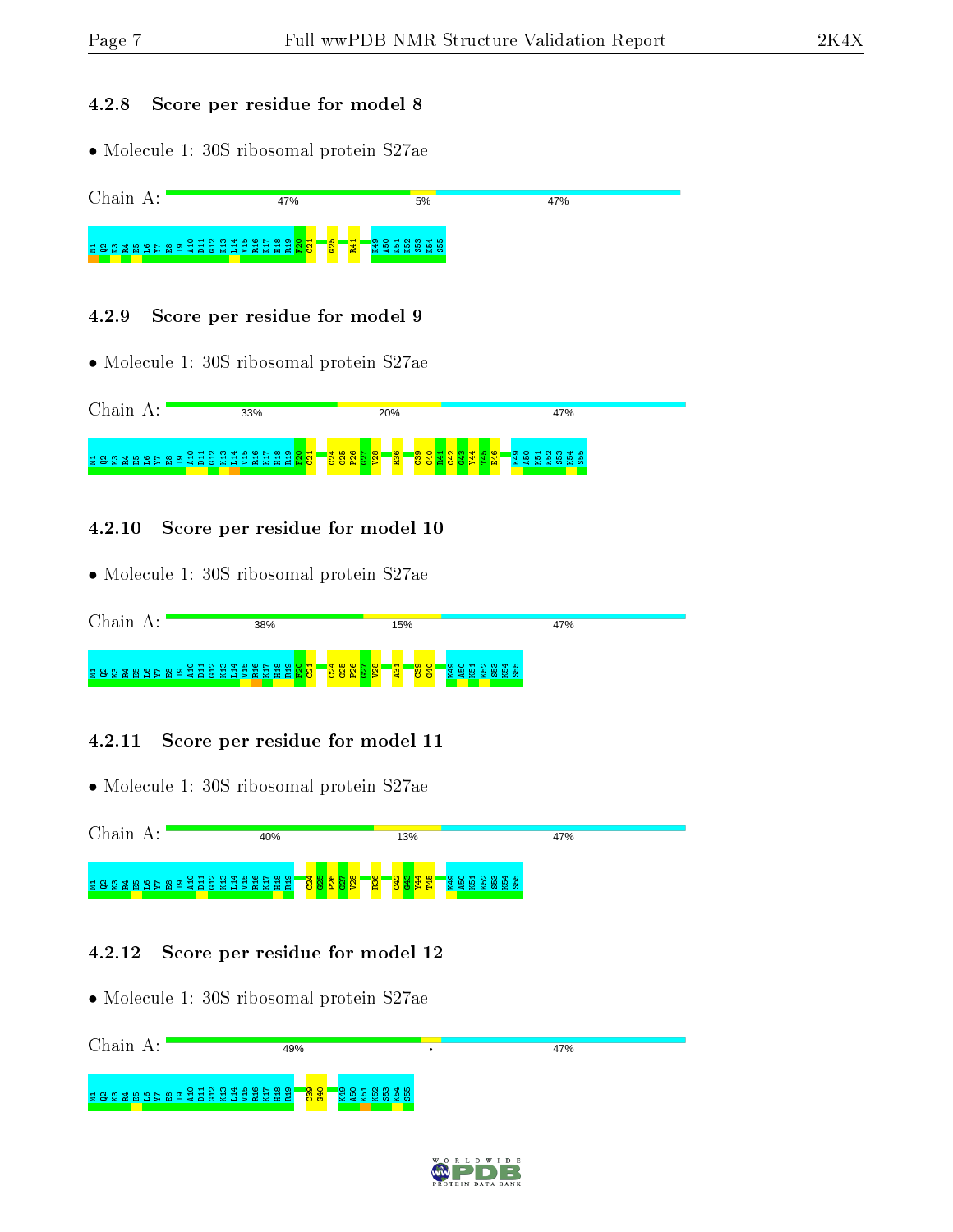#### 4.2.13 Score per residue for model 13

• Molecule 1: 30S ribosomal protein S27ae



### 4.2.14 Score per residue for model 14

• Molecule 1: 30S ribosomal protein S27ae



### 4.2.15 Score per residue for model 15

• Molecule 1: 30S ribosomal protein S27ae

| Chain | 44%                                                                                                          | 9%             | 47% |
|-------|--------------------------------------------------------------------------------------------------------------|----------------|-----|
|       | E 8 & \$ B & b & a d d d d d d d d d d <mark>8 &amp; c l</mark><br><mark>း</mark> အိ<br><b>H</b><br><b>m</b> | <b>Section</b> |     |

## 4.2.16 Score per residue for model 16

• Molecule 1: 30S ribosomal protein S27ae



## 4.2.17 Score per residue for model 17

| Chain | 44%                                                                                   | 9%                                         | 47% |
|-------|---------------------------------------------------------------------------------------|--------------------------------------------|-----|
|       | E 8 & # B \$ } & \$ £ £ £ # # # # # # # # # # <mark>&amp; # F</mark><br>$\frac{1}{2}$ | $\frac{1}{2}$<br>חו<br>$\sim$ $\times$ to. |     |

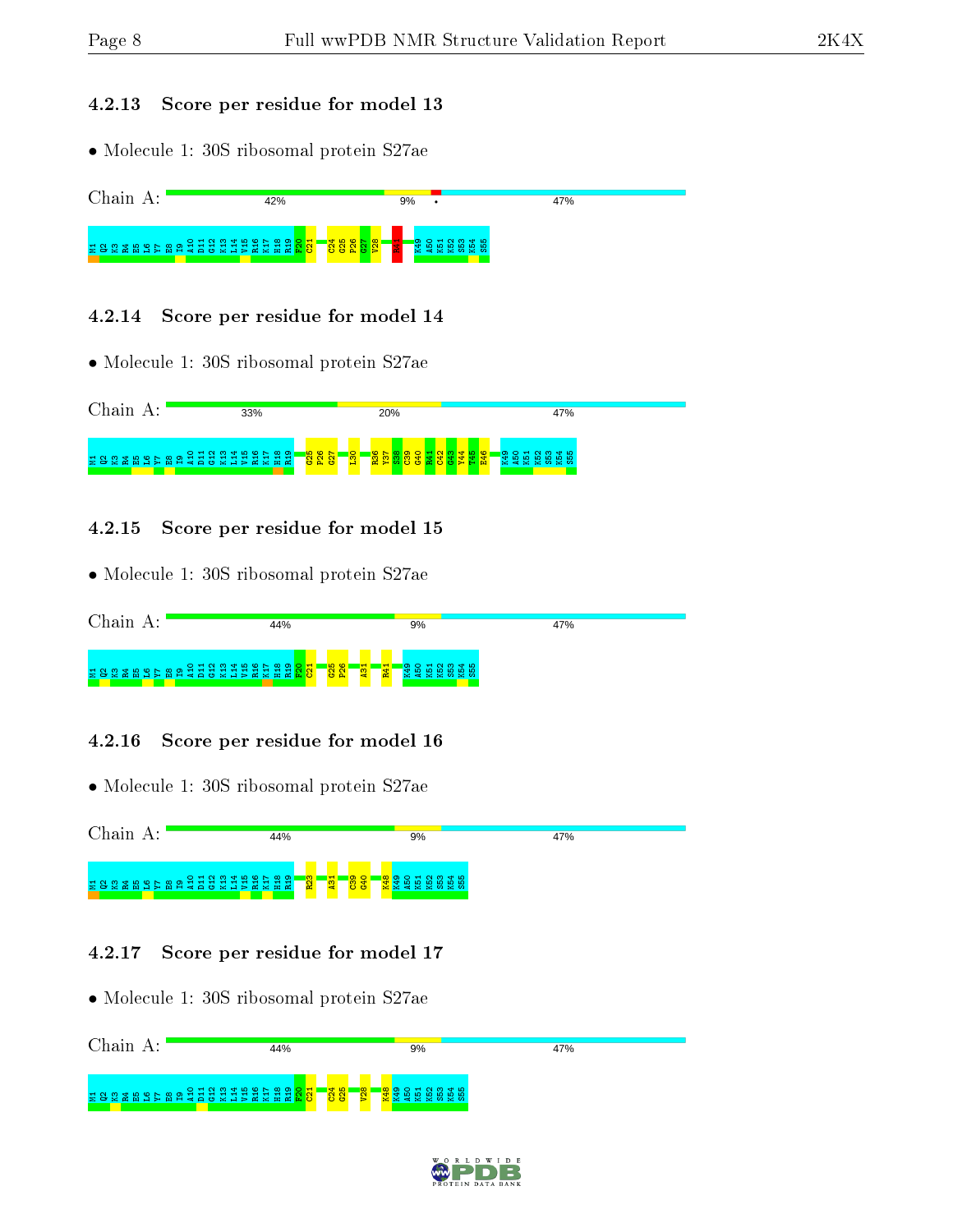### 4.2.18 Score per residue for model 18

• Molecule 1: 30S ribosomal protein S27ae



#### 4.2.19 Score per residue for model 19

• Molecule 1: 30S ribosomal protein S27ae

| Chain<br>А. | 38%                                                                                                     | 15%                                                                                                                     | 47%                   |  |
|-------------|---------------------------------------------------------------------------------------------------------|-------------------------------------------------------------------------------------------------------------------------|-----------------------|--|
|             | <b>គ ទន គ ម ៦ គ ម ១ ភ្នំ អ្ន</b> អ្ន អ្ន អ្ន អ្ន អ្ន អ្ន <mark>អ្ន អ្ន អ្ន</mark><br>$\sim$<br><b>R</b> | <b>O</b><br>1. H<br>ு<br>$\circ$<br>$\mathbf{H}$ $\mathbf{N}$<br>$\blacksquare$<br>►<br><b>g</b><br>8.<br><u> 종 굴 굴</u> | $m + m$<br><b>R 8</b> |  |

#### 4.2.20 Score per residue for model 20

| Chain A:                     | 44%                         | 9%                      | 47% |
|------------------------------|-----------------------------|-------------------------|-----|
| 1882 2895 289 28 38 39 39 39 | န္တ<br>- <mark>O O ⊯</mark> | ⊲+ ഥ<br>3 3 5 5 6 6 7 8 |     |

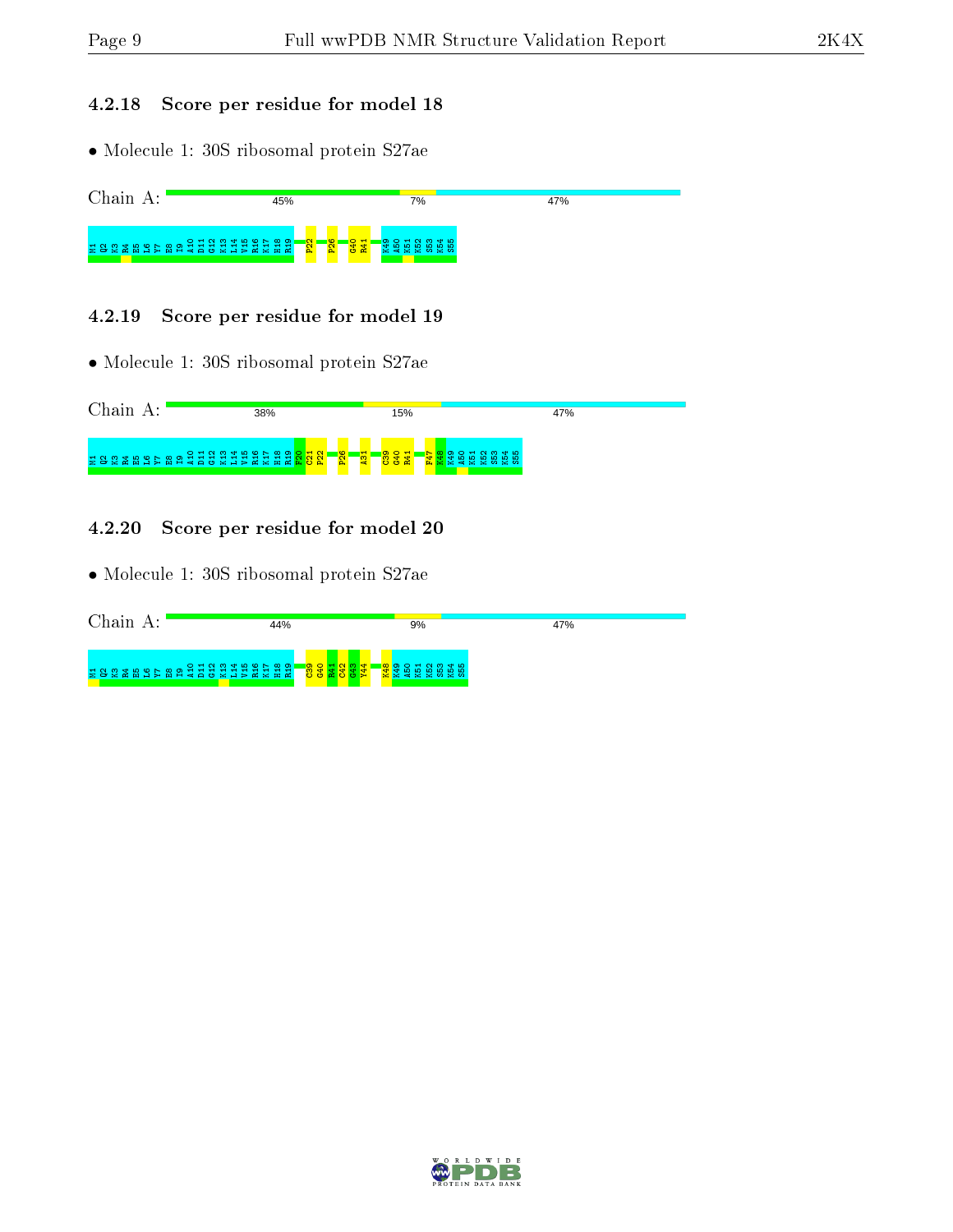# 5 Refinement protocol and experimental data overview  $\binom{1}{k}$

The models were refined using the following method: *simulated annealing*.

Of the 100 calculated structures, 20 were deposited, based on the following criterion: structures with the lowest energy.

The following table shows the software used for structure solution, optimisation and refinement.

| Software name   Classification |                    | Version |
|--------------------------------|--------------------|---------|
| CYANA                          | structure solution | 21      |
| CNe                            | refinement         |         |

The following table shows chemical shift validation statistics as aggregates over all chemical shift files. Detailed validation can be found in section [7](#page-13-0) of this report.

| Chemical shift file(s)                       | input cs.cif |
|----------------------------------------------|--------------|
| Number of chemical shift lists               |              |
| Total number of shifts                       | 628          |
| Number of shifts mapped to atoms             | 628          |
| Number of unparsed shifts                    |              |
| Number of shifts with mapping errors         |              |
| Number of shifts with mapping warnings       |              |
| Assignment completeness (well-defined parts) |              |

No validations of the models with respect to experimental NMR restraints is performed at this time.

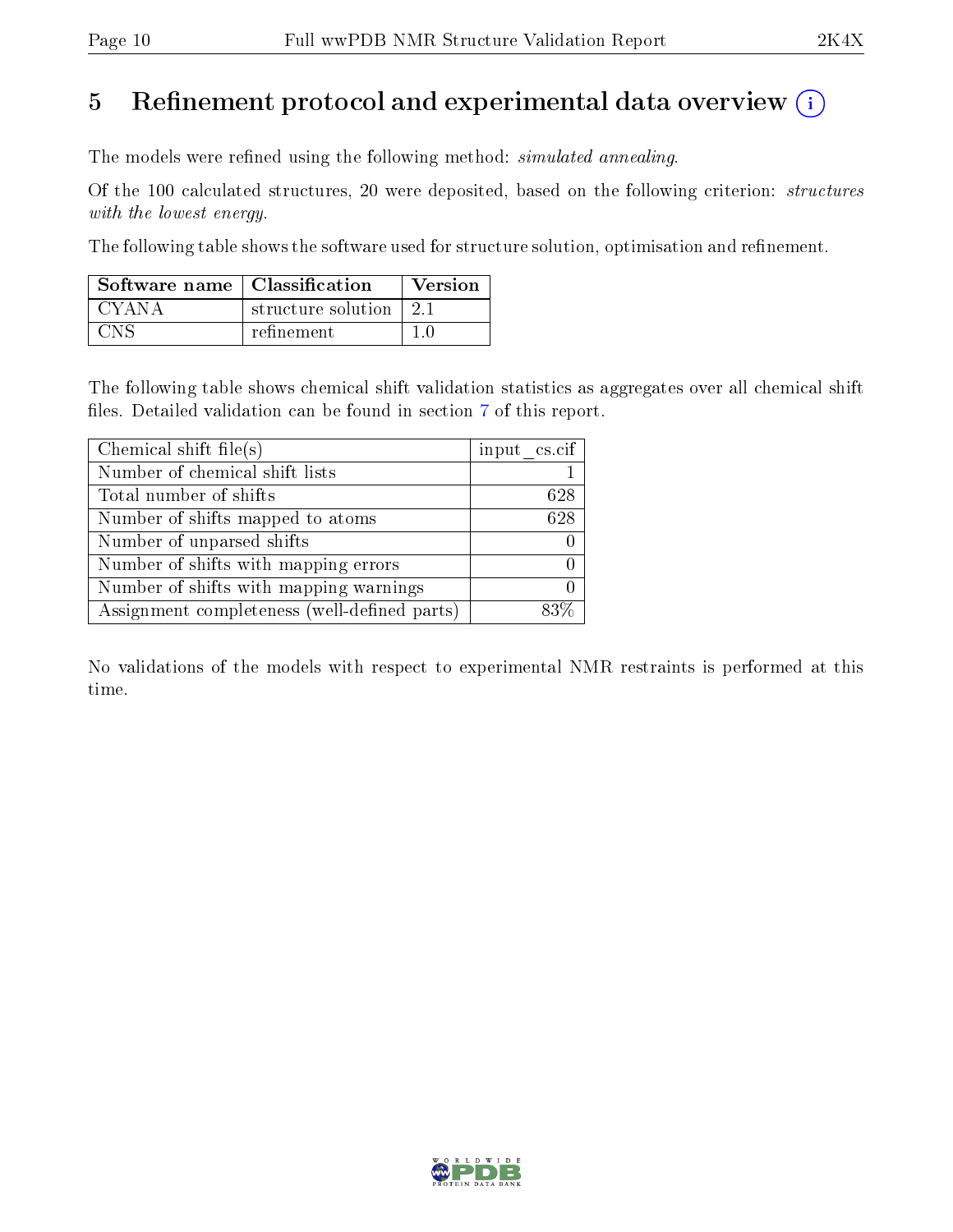# 6 Model quality  $(i)$

# 6.1 Standard geometry  $(i)$

Bond lengths and bond angles in the following residue types are not validated in this section: ZN

There are no covalent bond-length or bond-angle outliers.

There are no bond-length outliers.

There are no bond-angle outliers.

There are no chirality outliers.

There are no planarity outliers.

## 6.2 Too-close contacts  $(i)$

In the following table, the Non-H and H(model) columns list the number of non-hydrogen atoms and hydrogen atoms in each chain respectively. The H(added) column lists the number of hydrogen atoms added and optimized by MolProbity. The Clashes column lists the number of clashes averaged over the ensemble.

| Mol |      | Chain   Non-H   H(model)   H(added)   Clashes |      |  |
|-----|------|-----------------------------------------------|------|--|
|     | 227  | 205                                           | 204  |  |
|     | 4560 | 4100                                          | 4080 |  |

The all-atom clashscore is defined as the number of clashes found per 1000 atoms (including hydrogen atoms). The all-atom clashscore for this structure is 5.

All unique clashes are listed below, sorted by their clash magnitude.

| Atom-1             | Atom-2           | $Clash(\AA)$ | Distance(A) | Models |                |
|--------------------|------------------|--------------|-------------|--------|----------------|
|                    |                  |              |             | Worst  | 'Total         |
| 1: A:39: CYS:SG    | 1: A:40: GLY:O   | 0.71         | 2.48        | 9      | 8              |
| 1: A:30:LEU:HG     | 1: A:37:TYR:HB3  | 0.60         | 1.72        | 3      | 3              |
| 1: A:21:CYS:SG     | 1:A:22:PRO:HD2   | 0.55         | 2.41        | 19     | 1              |
| 1: A: 36: ARG: HB2 | 1: A:46: GLU:O   | 0.55         | 2.01        | 9      | $\overline{2}$ |
| 1: A:42: CYS:SG    | 1:A:44:TYR:HB2   | 0.54         | 2.42        | 14     | $\overline{4}$ |
| 1: A:40: GLY:O     | 1:A:41:ARG:HB2   | 0.49         | 2.08        | 3      | $\overline{2}$ |
| 1: A:39: CYS:SG    | 1:A:41:ARG:HB3   | 0.48         | 2.48        | 4      | 1              |
| 1: A:21: CYS:O     | 1:A:25:GLY:N     | 0.47         | 2.47        | 7      | 10             |
| 1:A:23:ARG:NE      | 1:A:23:ARG:HA    | 0.47         | 2.25        | 16     | 1              |
| 1: A:24:CYS:SG     | 1:A:41:ARG:HD2   | 0.46         | 2.51        | 13     | 1              |
| 1:A:36:ARG:NH1     | 1: A:45:THR:HG21 | 0.44         | 2.27        | 11     | 1              |
| 1:A:24:CYS:HB3     | 1:A:28:VAL:HB    | 0.44         | 1.89        | 11     | 6              |

Continued on next page...

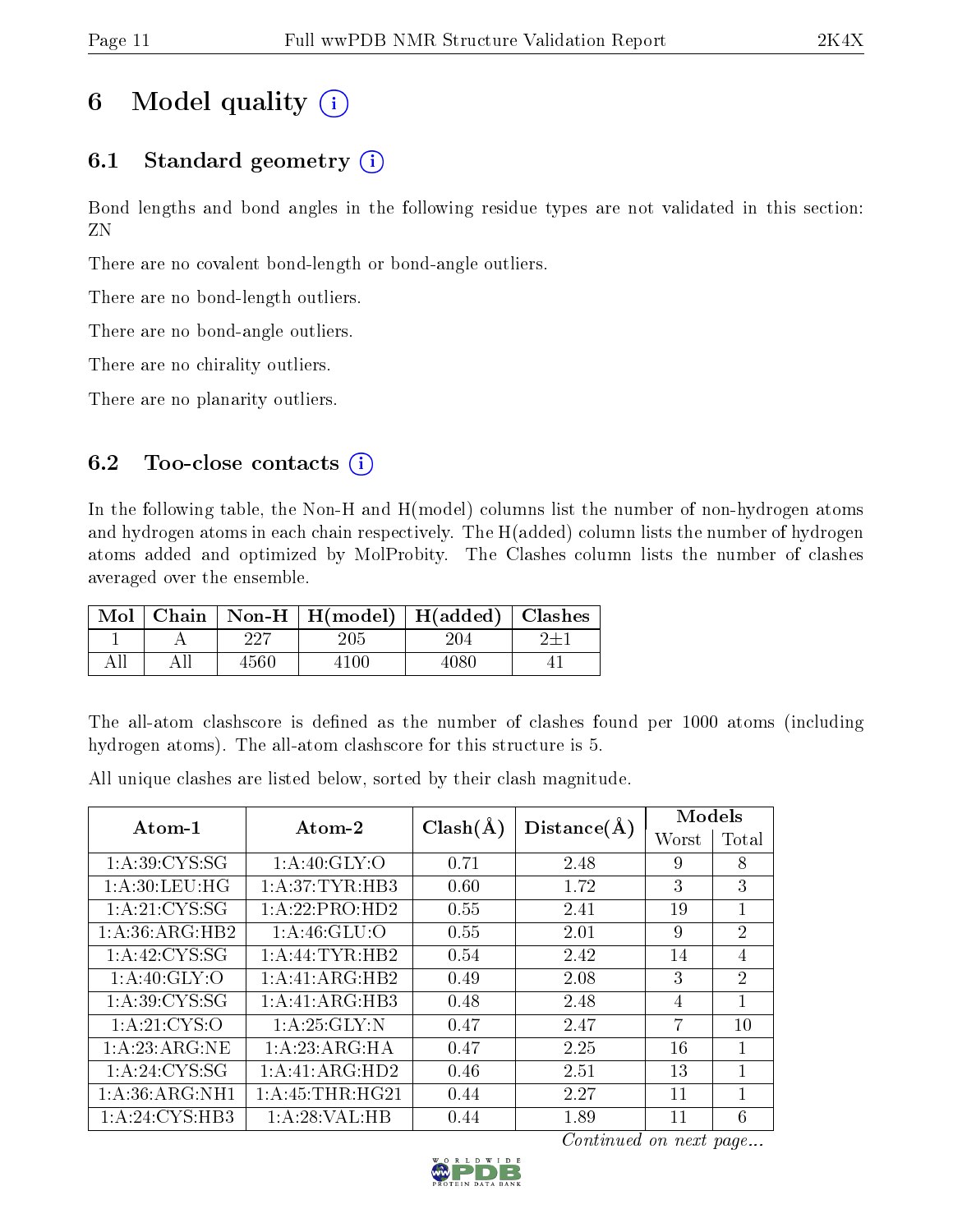Continued from previous page...

| Atom-1       | $\boldsymbol{\mathrm{Atom}\text{-}2}$ |          | $\pm$ Clash(Å) $\pm$ Distance(Å) $\pm$ | Models |       |
|--------------|---------------------------------------|----------|----------------------------------------|--------|-------|
|              |                                       |          |                                        | Worst  | Total |
| 1:A:25:GLY:O | 1: A:27: GLY:N                        | $0.40\,$ | $2.55\,$                               |        |       |

# 6.3 Torsion angles (i)

### 6.3.1 Protein backbone (i)

In the following table, the Percentiles column shows the percent Ramachandran outliers of the chain as a percentile score with respect to all PDB entries followed by that with respect to all NMR entries. The Analysed column shows the number of residues for which the backbone conformation was analysed and the total number of residues.

| Mol | ∣ Chain | Analysed            | Favoured                                                                   | Allowed     | Outliers  | Percentiles  |
|-----|---------|---------------------|----------------------------------------------------------------------------|-------------|-----------|--------------|
|     |         | 29/55(53%)          | $22\pm1$ (77 $\pm4\%$ )   5 $\pm1$ (18 $\pm5\%$ )   2 $\pm1$ (5 $\pm3\%$ ) |             |           | $\boxed{23}$ |
| All |         | $580/1100$ $(53\%)$ | $-444(77\%)$                                                               | $105(18\%)$ | 31 $(5%)$ | $\mid$ 23    |

All 6 unique Ramachandran outliers are listed below. They are sorted by the frequency of occurrence in the ensemble.

| Mol   Chain | $\operatorname{Res}% \left( \mathcal{N}\right) \equiv\operatorname{Res}(\mathcal{N}_{0})\cap\mathcal{N}_{1}$ | Type       | Models (Total) |
|-------------|--------------------------------------------------------------------------------------------------------------|------------|----------------|
|             | 26                                                                                                           | PRO        | 10             |
|             | 41                                                                                                           | $\rm{ARG}$ |                |
|             | 31                                                                                                           | ALA        |                |
|             | 48                                                                                                           | <b>LYS</b> |                |
|             | 40                                                                                                           | <b>GLY</b> |                |
|             | 22                                                                                                           | <b>PRO</b> |                |

#### 6.3.2 Protein sidechains  $(i)$

In the following table, the Percentiles column shows the percent sidechain outliers of the chain as a percentile score with respect to all PDB entries followed by that with respect to all NMR entries. The Analysed column shows the number of residues for which the sidechain conformation was analysed and the total number of residues.

| Mol | Chain | Analysed        | Rotameric                                         | Outliers | Percentiles |             |  |
|-----|-------|-----------------|---------------------------------------------------|----------|-------------|-------------|--|
|     |       | $23/46$ (50%)   | $23\pm0$ (100 $\pm1\%$ )   0 $\pm0$ (0 $\pm1\%$ ) |          | 93          | $\vert$ 98  |  |
| All |       | $460/920(50\%)$ | 459 $(100\%)$                                     | $1(0\%)$ | 93          | $\sqrt{98}$ |  |

All 1 unique residues with a non-rotameric sidechain are listed below.

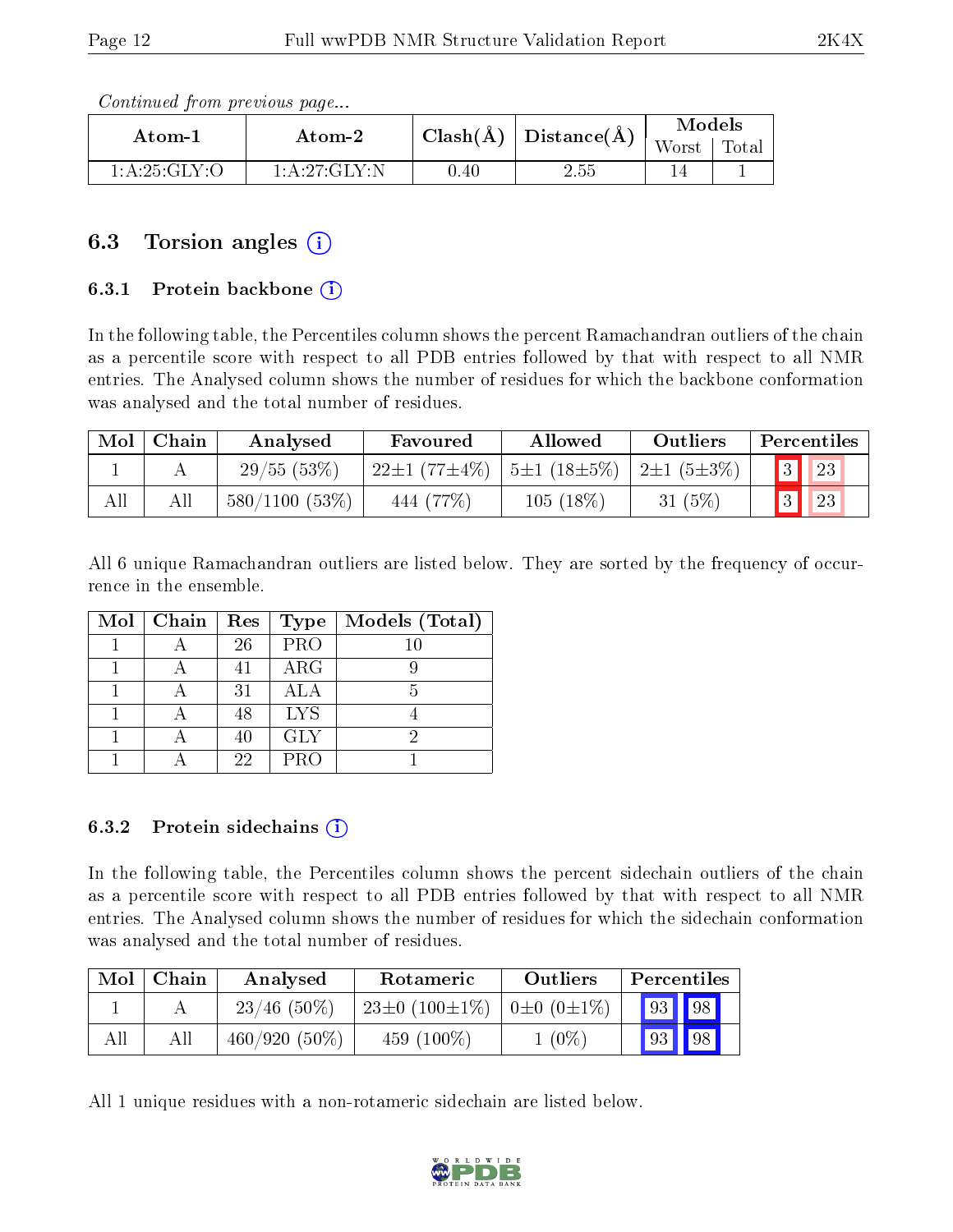|  |           | Mol   Chain   Res   Type   Models (Total) |
|--|-----------|-------------------------------------------|
|  | $+41+ARG$ |                                           |

#### 6.3.3 RNA [O](https://www.wwpdb.org/validation/2017/NMRValidationReportHelp#rna)i

There are no RNA molecules in this entry.

## 6.4 Non-standard residues in protein, DNA, RNA chains (i)

There are no non-standard protein/DNA/RNA residues in this entry.

## 6.5 Carbohydrates  $(i)$

There are no carbohydrates in this entry.

## 6.6 Ligand geometry  $(i)$

Of 1 ligands modelled in this entry, 1 is monoatomic - leaving 0 for Mogul analysis.

## 6.7 [O](https://www.wwpdb.org/validation/2017/NMRValidationReportHelp#nonstandard_residues_and_ligands)ther polymers  $(i)$

There are no such molecules in this entry.

# 6.8 Polymer linkage issues  $(i)$

There are no chain breaks in this entry.

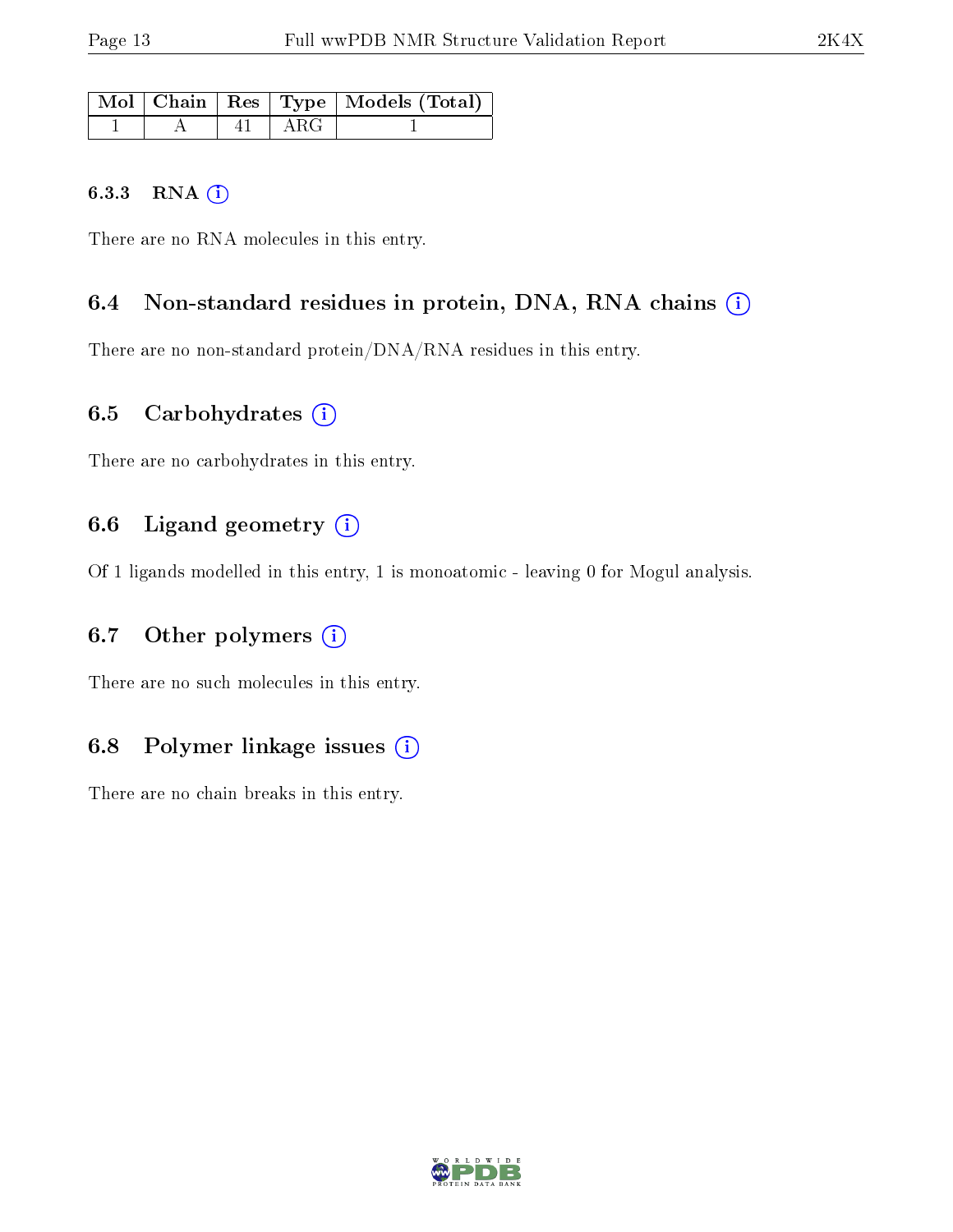# <span id="page-13-0"></span>7 Chemical shift validation  $\left( \begin{array}{c} \overline{1} \end{array} \right)$

The completeness of assignment taking into account all chemical shift lists is 83% for the welldefined parts and  $80\%$  for the entire structure.

# 7.1 Chemical shift list 1

File name: input\_cs.cif

Chemical shift list name: *assigned\_chem\_shift\_list\_1* 

## 7.1.1 Bookkeeping (i)

The following table shows the results of parsing the chemical shift list and reports the number of nuclei with statistically unusual chemical shifts.

| Total number of shifts                  | 628 |
|-----------------------------------------|-----|
| Number of shifts mapped to atoms        | 628 |
| Number of unparsed shifts               |     |
| Number of shifts with mapping errors    |     |
| Number of shifts with mapping warnings  |     |
| Number of shift outliers (ShiftChecker) |     |

## 7.1.2 Chemical shift referencing  $(i)$

The following table shows the suggested chemical shift referencing corrections.

| <b>Nucleus</b>      |     | # values   Correction $\pm$ precision, ppm | Suggested action           |
|---------------------|-----|--------------------------------------------|----------------------------|
| ${}^{13}C_{\alpha}$ | 55. | $0.05 \pm 0.17$                            | None needed $(0.5 ppm)$    |
| ${}^{13}C_{\beta}$  | 50  | $-0.20 \pm 0.10$                           | None needed ( $< 0.5$ ppm) |
| $13\text{C}$        | 49  | $-0.09 \pm 0.19$                           | None needed $(< 0.5$ ppm)  |
| $15\,\mathrm{N}$    |     | $-1.74 \pm 0.51$                           | Should be applied          |

## 7.1.3 Completeness of resonance assignments  $(i)$

The following table shows the completeness of the chemical shift assignments for the well-defined regions of the structure. The overall completeness is 83%, i.e. 293 atoms were assigned a chemical shift out of a possible 351. 2 out of 2 assigned methyl groups (LEU and VAL) were assigned stereospecifically.

|           | Total           | $^1\mathbf{H}$ | $13\,$ $\sim$ | $15\mathbf{N}$ |
|-----------|-----------------|----------------|---------------|----------------|
| Backbone  | $136/141(96\%)$ | $55/56$ (98\%) | $55/58$ (95%) | 26/27(96%)     |
| Sidechain | 126/159(79%)    | 81/97(84%)     | 45/52(87%)    | $0/10(0\%)$    |

Continued on next page...